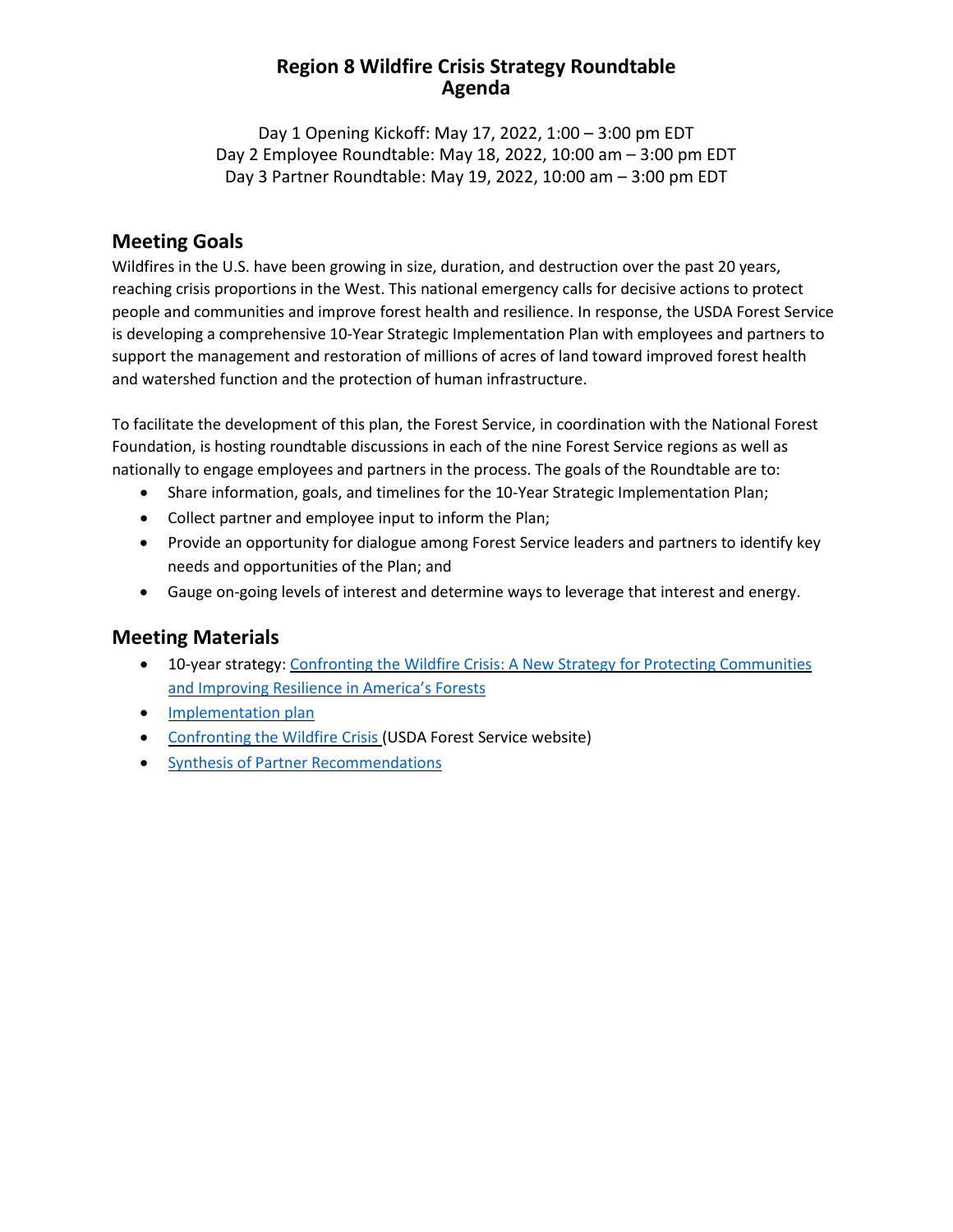| <b>TIME</b>             | <b>AGENDA ITEM</b>                                                 | <b>PRESENTER</b>                                                                                                           |
|-------------------------|--------------------------------------------------------------------|----------------------------------------------------------------------------------------------------------------------------|
| $1:00$ pm<br><b>EDT</b> | <b>Welcome &amp; Introductions</b><br>Housekeeping & Agenda Review | <b>NFF Facilitator</b>                                                                                                     |
| 1:05                    | <b>Opening Remarks</b>                                             | Ken Arney, Southern Regional<br>$\bullet$<br>Forester                                                                      |
|                         |                                                                    | Dr. Toral Patel-Weynand, Director,<br>$\bullet$<br>Southern Research Station                                               |
|                         |                                                                    | Mark Goeller, Vice Chair, Southern<br>$\bullet$<br><b>Group of State Foresters</b>                                         |
| 1:25                    | Partners in Leadership: Panel                                      | Tom Lowry, Senior Director of<br>$\bullet$<br>Natural Resources, Choctaw Nation<br>of Oklahoma                             |
|                         |                                                                    | <b>Cornelius Blanding, Executive</b><br>$\bullet$<br>Director, Federation of Southern<br>Cooperatives/Land Assistance Fund |
|                         |                                                                    | Mark Melvin, Chair, The Coalition<br>$\bullet$<br>of Prescribed Fire Councils                                              |
|                         |                                                                    | Andres Villegas, President & CEO,<br>Georgia Forestry Association                                                          |
| 1:45                    | 10-year Strategic Implementation Plan<br><b>Overview</b>           | Jason Kuiken, Wildfire Risk Reduction<br><b>Infrastructure Team Deputy</b>                                                 |
| 2:00                    | Q&A with all leaders                                               | NFF Facilitator, All Leadership                                                                                            |
| 2:35                    | Recognizing What We've Heard and<br><b>Overview of Roundtables</b> | Rachel Neuenfeldt, Engagement<br>Specialist, Wildfire Risk Reduction<br>Infrastructure Team                                |
| 2:45                    | <b>Closing Remarks</b>                                             | Ken Arney, Southern Regional<br>Forester                                                                                   |
|                         |                                                                    | Dr. Toral Patel-Weynand, Director,<br>Southern Research Station                                                            |
|                         |                                                                    | Mark Goeller, Vice Chair, Southern<br><b>Group of State Foresters</b>                                                      |
| 2:55                    | <b>Next Steps</b>                                                  | <b>NFF Facilitator</b>                                                                                                     |
| $3:00$ pm               | ADJOURN - Thank you for attending!                                 |                                                                                                                            |

# **Day 1: Opening Meeting for All Invited Partners and Employees – May 17, 2022**